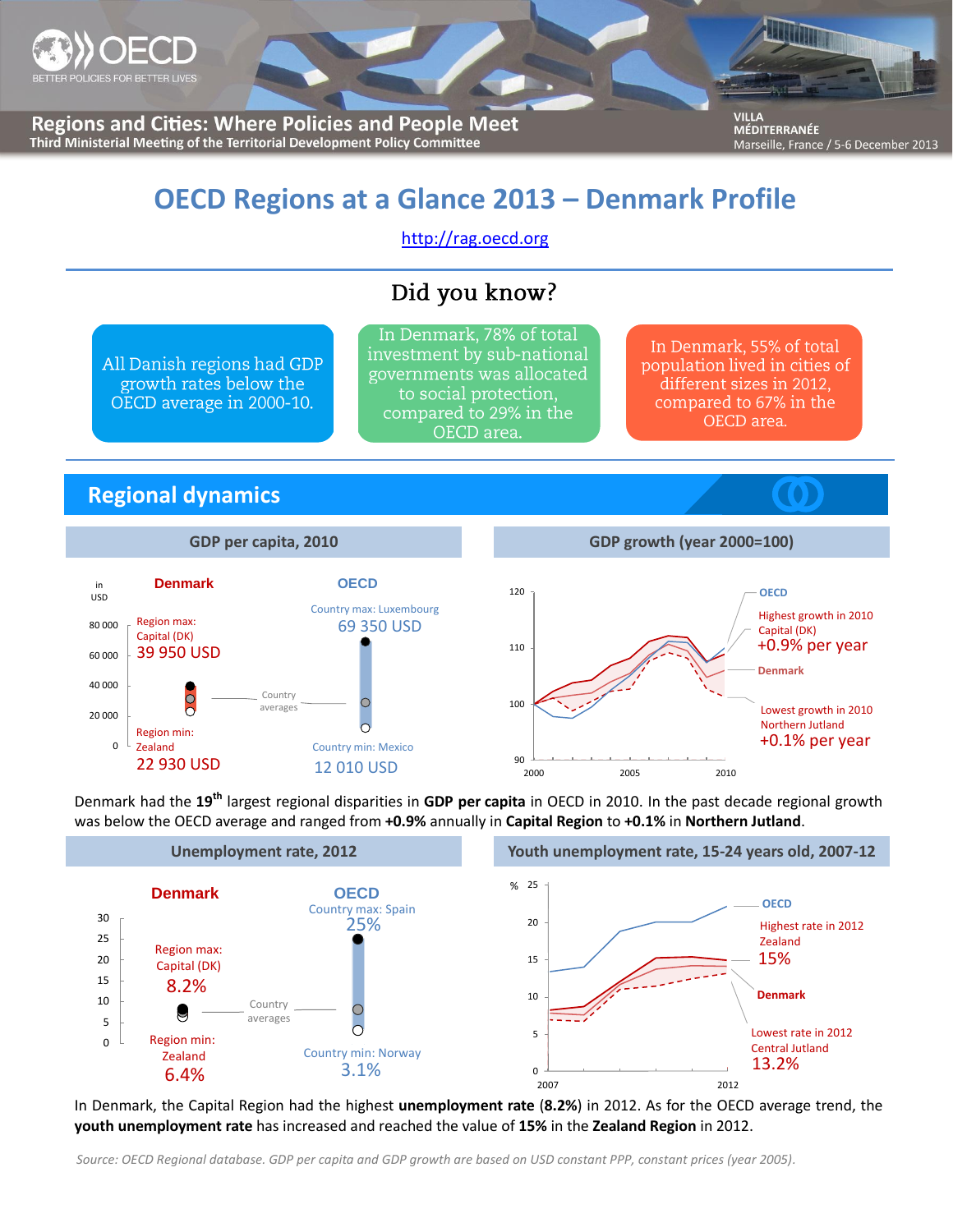# **Regional dynamics**





**How do the richest and poorest regions fare on social and environmental dimensions?**

*How to read the graph: For each dimension, regions have been assigned values from 0 to 10 based on their rank among all OECD regions and on the latest available data: 10 is the best performance and 0 is the lowest. The OECD median region is equal to 5. The more the radar graph is covered, the better the performance of the region among OECD regions.*

The Capital region ranks at the top of the distribution in terms of education and innovation, but below the OECD median region in terms of income and health. Zealand, the region with the lowest GDP per capita, ranks above for innovation and employment opportunities and below the median region in terms of health and income.

| <b>Dimensions</b> | <b>Indicators</b>                                         | <b>Capital (DK)</b> | <b>Zealand</b> | <b>Denmark</b> | <b>OECD</b> average |
|-------------------|-----------------------------------------------------------|---------------------|----------------|----------------|---------------------|
| Income            | Household income per capita,<br>2010 (USD PPP per capita) | 14 9 85             | 13 946         | 14 159         | 18775               |
| Labour            | Unemployment rate, 2012 (%)                               | 8.2                 | 6.4            | 7.5            | 8.1                 |
| Education         | Share of work force with tertiary<br>education, 2012 (%)  | 41.5                | 25.7           | 31.7           | 28.4                |
| Health            | Life expectancy, 2010 (years)                             | 78.9                | 78.5           | 79.3           | 79.8                |
| Environment       | CO <sub>2</sub> per capita, 2008 (tonnes per<br>person)   | 7.7                 | 7.7            | 8.8            | 10.7                |
| Innovation        | No. of patents per million people,<br>2010                | 308.5               | 88.1           | 191.6          | 108.8               |

*Source: OECD Regional database. Household disposable income per capita data are based on USD constant PPP, constant prices (year 2005). Note: OECD regions refer to the first administrative tier of sub-national government; Denmark is composed by 5 regions (Regioner).*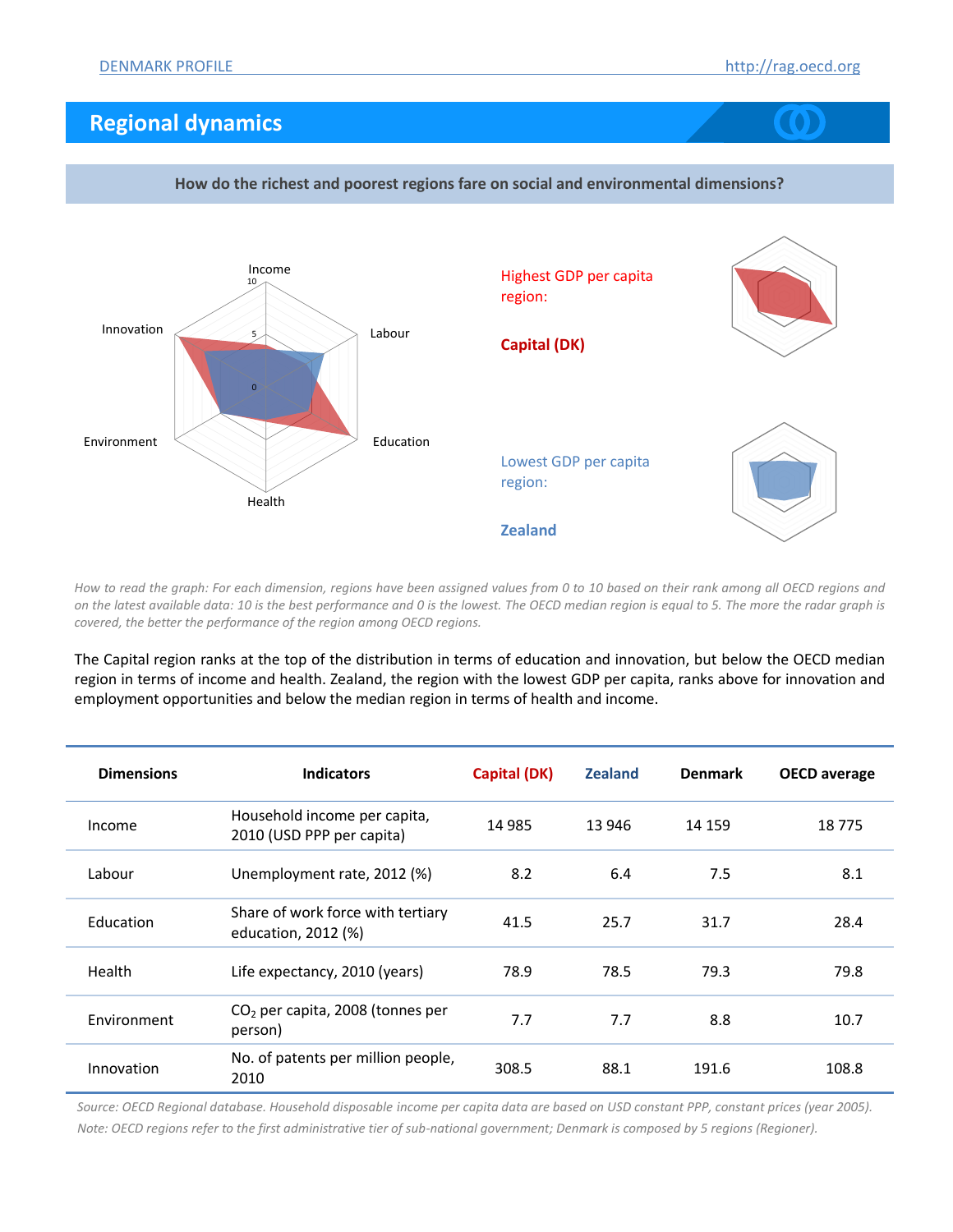### **Sub-national government finance**



In Denmark **62%** of the **total public investment** was carried out by sub-national governments (SNG) compared to **72%** in the **OECD area**. SNG investment has increased in Denmark from **USD 546 per capita** in 2007 to **USD 659 per capita** in 2012.



**USD 16 069 USD 6 173 Sub-national expenditure per capita:**

Sub-national government expenditure accounts for **63%** of the **total public expenditure** and **38%** of **GDP** in Denmark, compared to 40% and 17% respectively, in the OECD area. It corresponds to **USD 16 069 per capita** and USD 6 173 in the OECD area. Social protection and health are the two largest spending items for SNGs in Denmark: together they represent **78%** of sub-national expenditure compared to 29% in the OECD area.